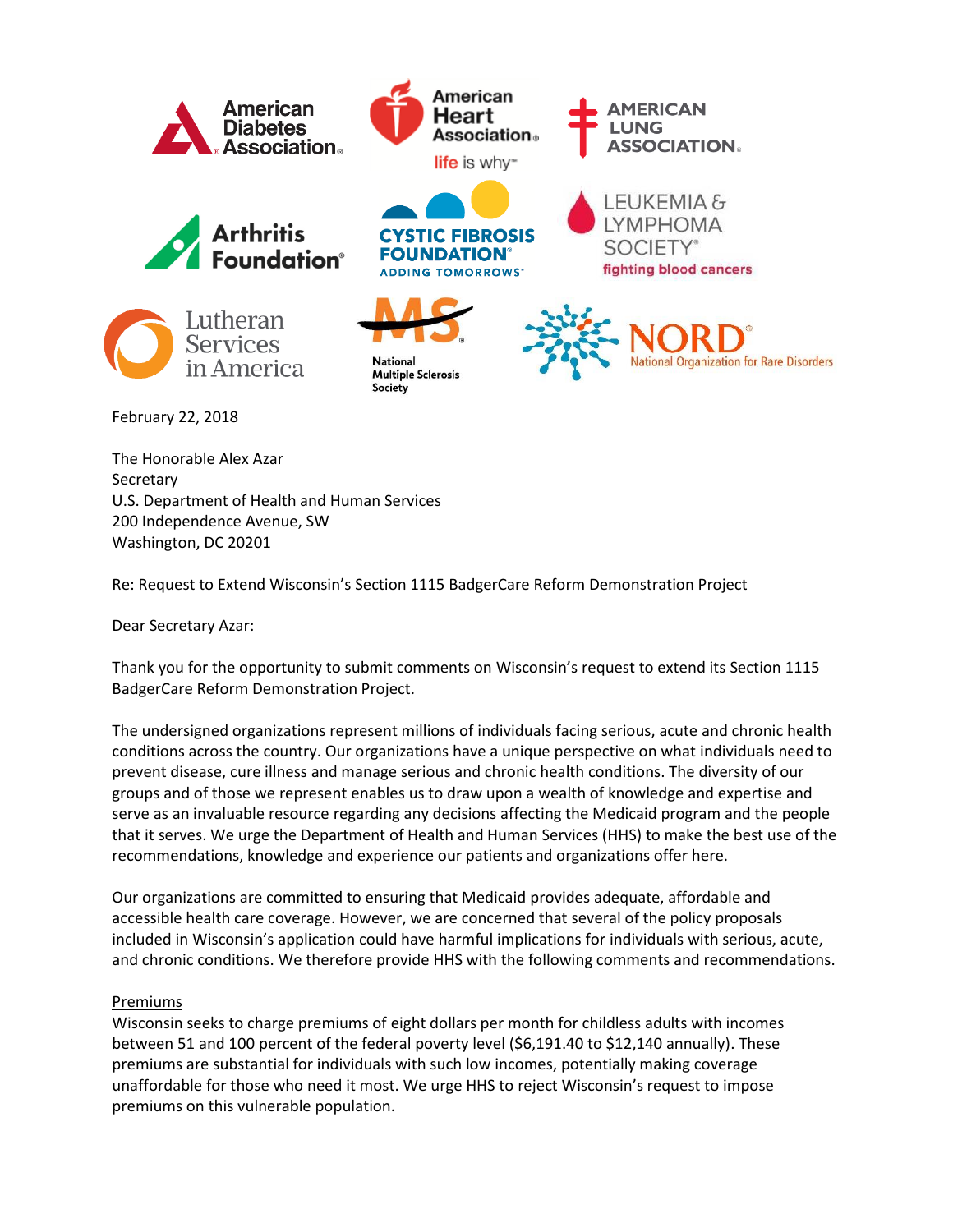Numerous studies have shown that charging premiums to the Medicaid population leads to a loss of coverage.<sup>1</sup> Recently, a report prepared for the Indiana Family and Social Services Administration (FSSA) by the Lewin Group found that 29 percent of Indiana's Heathy Indiana Plan (HIP) 2.0 enrollees failed to pay their premiums and were disenrolled in the HIP 2.0 program, resulting in poorer coverage or no coverage depending on income level.<sup>ii</sup> Our organizations are concerned that Wisconsin's proposal could result in a similar loss of coverage.

Wisconsin's proposal would penalize individuals who do not pay these premiums by locking them out of coverage for up to six months, unless they are able to pay their outstanding premiums in the interim. This lockout will harm all eligible enrollees, but could be particularly harmful to individuals who are in the middle of treatment for a life-threatening disease, rely on regular visits with health care providers and take daily medications. These patients cannot afford a sudden gap in their access to care.

Additionally, Wisconsin proposes to reduce premiums by 50 percent for individuals who do not engage in certain health risk behaviors. We are concerned that, instead of incentivizing healthy behaviors, this approach will make coverage unaffordable for individuals in need of care. For example, studies have shown that charging tobacco users higher premiums does not increase tobacco cessation and may instead lead tobacco users to forgo health insurance rather than pay the increased cost. III, IV Ensuring that Medicaid enrollees have access to comprehensive health coverage that includes all of the treatments and services that they need to live healthy lives is likely to be a more effective approach for Wisconsin.

## Cost-Sharing

Wisconsin's waiver includes a proposal to charge certain enrollees an eight dollar copayment for emergency department (ED) use. This amount of money is significant for the enrollees making less than the federal poverty level who would be impacted by this policy, and it could deter people from seeking necessary care during an emergency. Delays in care could have harmful impacts on the short- and longterm health of individuals with serious, acute and chronic diseases.

People should not be financially penalized for seeking lifesaving care for a breathing problem, a heart attack, hyperglycemia, complications from a cancer treatment, or any other critical health problem that requires immediate care. When people do experience severe symptoms, they should not try to selfdiagnose their condition or worry that they can't afford to seek care. Instead, they must have access to quick diagnosis and treatment in the ED.

Evidence suggests cost-sharing may not result in the intended cost savings.<sup>v</sup> Research demonstrates that low-income individuals served by Medicaid are more price sensitive compared to others, more likely to go without needed care, and more likely to experience long-term adverse outcomes. A study of enrollees in Oregon's Medicaid program demonstrated that implementation of a copay on emergency services resulted in decreased utilization of such services but did not result in cost savings because of subsequent use of more intensive and expensive services.<sup>vi</sup> This provides further evidence that copays may lead to inappropriate delays in needed care. We oppose charging copays for emergency room use and ask HHS to reject this proposal.

## Time Limits with a Work Component

Wisconsin requests the authority to institute a 48-month time limit on coverage for certain enrollees. After being enrolled for 48 months, these individuals would be locked out of coverage for a six-month period. This arbitrary time limit simply will not work for the individuals we represent. People with serious and chronic conditions need uninterrupted access to care to manage their illnesses, and loss of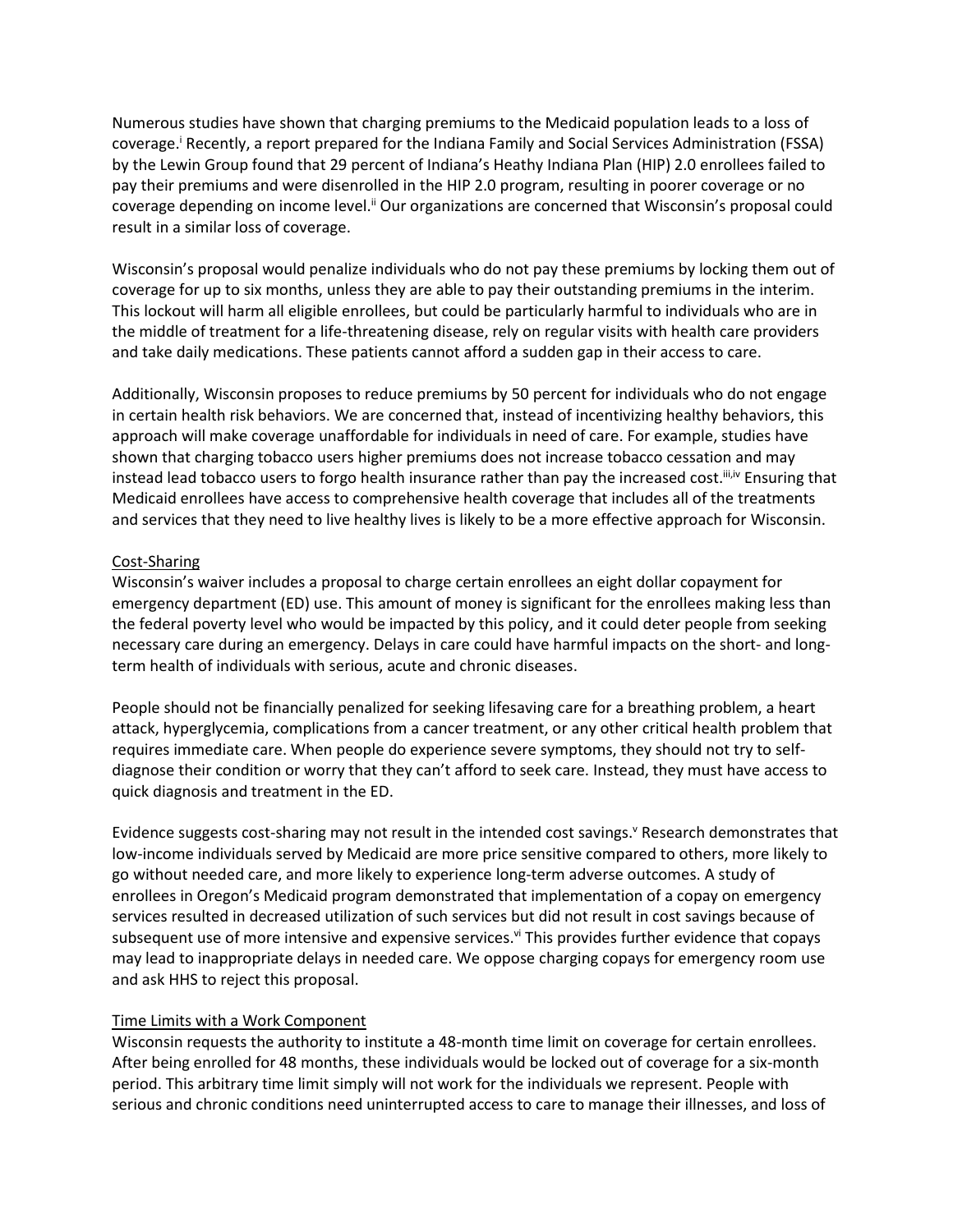coverage at a critical point during treatment could easily lead to life-threatening consequences and the need for even more expensive health interventions. Furthermore, all individuals, whether they currently face serious and chronic conditions or not, need uninterrupted health care coverage to maintain and improve their health. Our organizations urge HHS to reject Wisconsin's request to impose time limits on coverage.

As part of the time limit proposal, Wisconsin also asks for the authority to institute new requirements for certain adults to work at least 80 hours per month in exchange for not counting that month of coverage against their 48-month time limit. While Wisconsin acknowledges that there are some circumstances that limit or prevent a member from being able to work, the state's application does not provide much detail on who will qualify for exemptions or how they will be identified. Therefore, our organizations are concerned that the current exemption criteria may not capture all individuals with, or at risk of, serious and chronic health conditions that prevent them from meeting these requirements. Regardless, even exempt enrollees will have to provide documentation of their condition, creating opportunities for administrative error that could jeopardize their coverage. No exemption criteria can circumvent this problem and the serious risk to the health of the people we represent.

A major consequence of these employment and training requirements will be to increase the paperwork burden on all patients, as the process of having to document exemptions from or compliance with the new requirements is likely to create substantial administrative barriers to maintaining coverage. Battling administrative red tape in order to keep coverage should not take away from patients' and caregivers' focus on maintaining their or their family's health. Our organizations view these requirements as a significant barrier to coverage and ask HHS to reject Wisconsin's request to include them in this demonstration.

Wisconsin has also requested that the federal government provide matching funds to finance the employment training activities related to this proposal. This would divert limited federal resources from Medicaid's core goal – providing health coverage to those without access to care.

We urge HHS to consider our recommendations and focus on solutions that can promote adequate, affordable and accessible coverage in Wisconsin's Medicaid program. Thank you for reviewing our comments.

## Sincerely,

American Diabetes Association American Heart Association American Lung Association Arthritis Foundation Cystic Fibrosis Foundation The Leukemia & Lymphoma Society Lutheran Services in America National Multiple Sclerosis Society National Organization for Rare Disorders

CC: The Honorable Seema Verma, Administrator, The Centers for Medicare and Medicaid Services